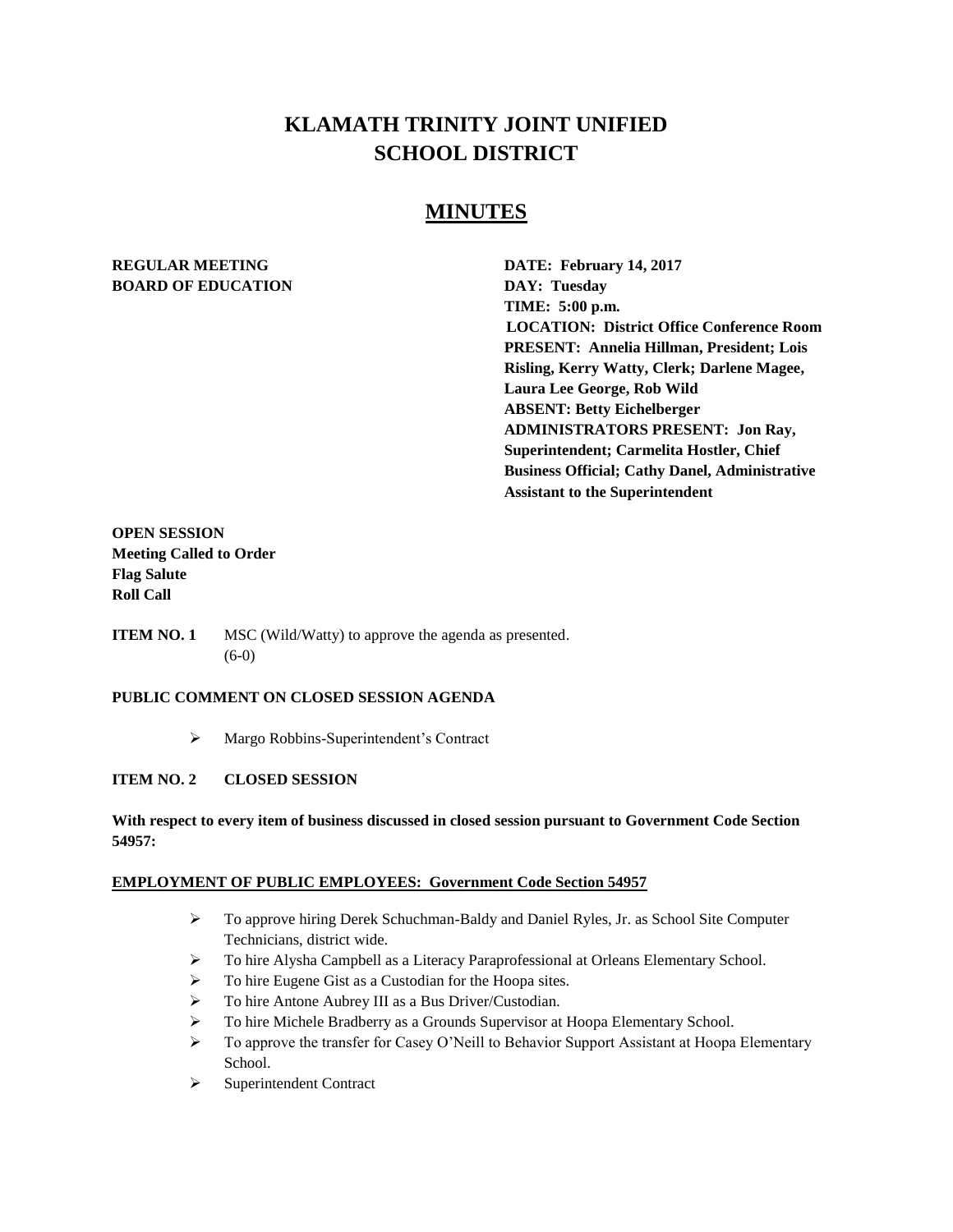MIN 2/14/17 Page 2

#### **STIPENDS**

- $\triangleright$  To hire Tyler Mitchell as the Baseball Coach at Hoopa Valley High School.
- To hire William Hostler as the Softball Coach at Hoopa Valley High School.
- > To hire Floyd Billings III as the JV Softball Coach at Hoopa Valley High School.
- $\triangleright$  To hire Sunshine Jackson as the 8<sup>th</sup> Grade Class Advisor at Hoopa Elementary School.
- > To hire Alanna Nulph as the Asst. Track Coach at Hoopa Valley High School.
- To hire Bradley Johnson as the Boys Golf Coach at Hoopa Valley High School.

*All hires were approved by one motion. (5-1 Recuse/George)*

**GOVERNMENT CODE SECTION 54957**: Public Employee discipline, dismissal, release, non re-election, acceptance of the resignation of, or other action which otherwise affects the employment status of a public employee.

GOVERNMENT CODE SECITON 54956.9 Conference with Legal Counsel – Anticipated Litigation: Under Government Code sections 54956.9(d)(2), the Klamath Trinity Joint Unified Board of Trustees hereby provides public notice that it may meet in Closed Session to decide whether there is significant exposure to litigation, and to consider and act in connection with matters for which there is a significant exposure to litigation. Under Government Code sections 54956.9, the Klamath Trinity Joint Unified Board of Trustees hereby provides public notice that it may meet in Closed Session to decide to initiate litigation and to consider and act in connection with litigation it has decided to initiate Conference with Legal Counsel – Anticipated Litigation: Significant exposure to Litigation.

GOVERNMENT CODE SECTIONS 6549.1(d) AND 54957.6 CONFERENCE WITH LABOR NEGOTIATOR Agency Negotiator: Jon Ray, Superintendent, Employee Organizations: Klamath Trinity Teachers Association (KTTA); California School Employees Association, Chapter 347 (CSEA); Unrepresented Employees. CONFERENCE WITH DISTRICT NEGOTIATOR:

## **RETURN TO OPEN SESSION** 6:45 **p.m.**

## **ITEM NO. 3 ANNOUNCEMENT OF ACTIONS TAKEN IN CLOSED SESSION WHICH ARE REQUIRED TO BE ANNOUNCED**

## **ITEM NO. 4 PUBLIC COMMENT AND COMMUNICATION ON NON-AGENDAT ITEMS: TO INCLUDE INDIAN POLICIES AND PROCEDURES**

Joe Hostler, Yurok Tribe-Jack Norton Generator

MSC (Risling/Watty) to move items 7.1 and 7.2 before Item 5. (6-0)

## **ITEM NO. 5 CONSENT AGENDA**

MSC (George/Wild) to approve the agenda as presented.  $(6-0)$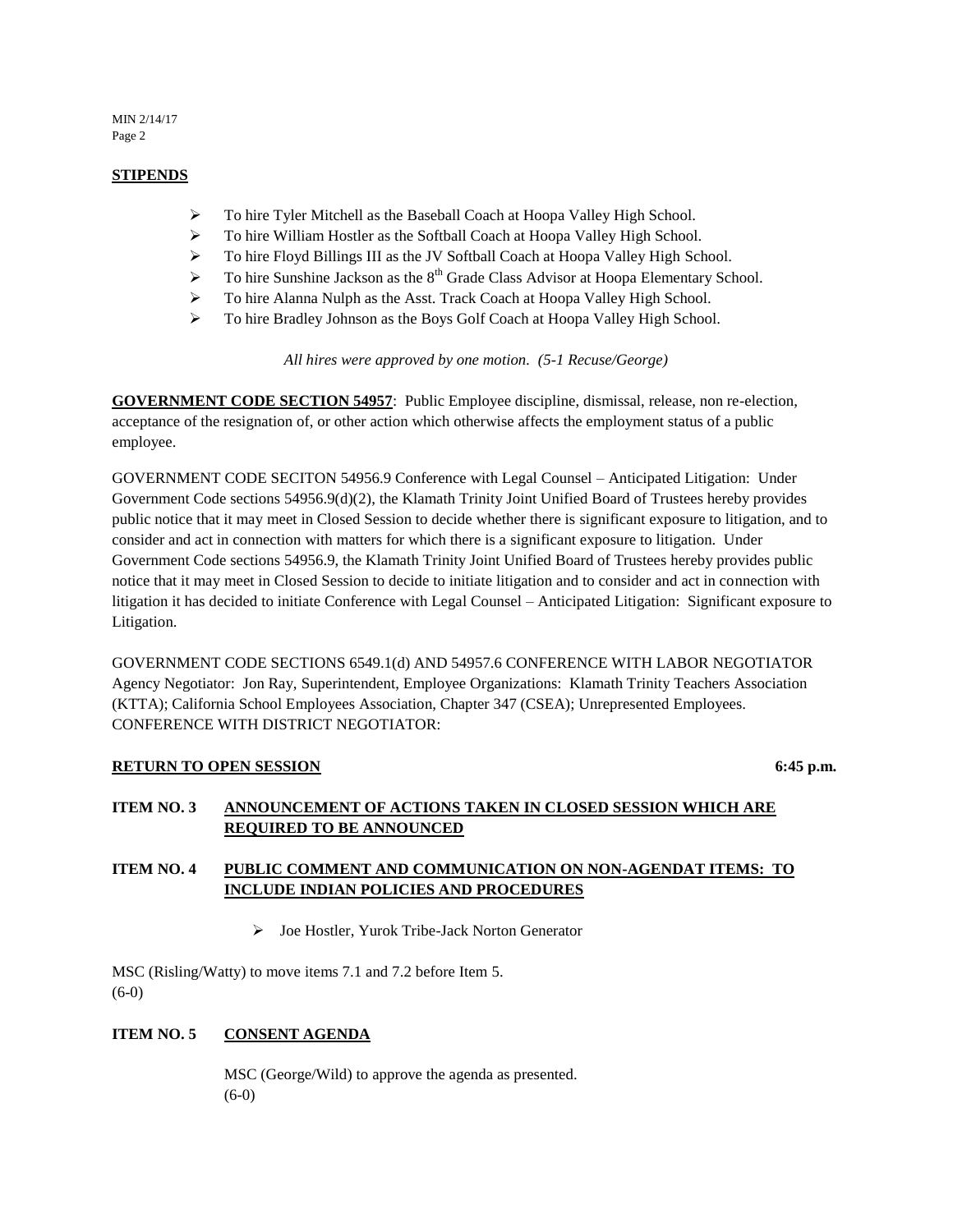MIN 2/14/17 Page 3

#### **5.1 MINUTES OF PREVIOUS MEETING**

Regular Meeting – January 17, 2016

#### **5.2 BILLS AND WARRANTS REPORT**

Total for the month of January: \$6,409,176.33

## **5.3 SCHOOL SITE PLAN UPDATES FOR JACK NORTON ELEMENTARY, ORLEANS AND HOOPA ELEMENTARY SCHOOLS**

#### **ITEM NO. 6 DISTRICT REPORTS**

- **6.1** North Coast Arts Integration Project Presentation: Bill Funkhouser & Heather Gaeira shared a powerpoint presentation.
- **6.2** Indian Education Director's Report: Reported holding three meetings with the district wide discipline policy committee with very poor attendance. Announced an Indian Education parent meeting tomorrow to approve the budget. The IPP says that the Board will meet with the task force, hopefully in April to discuss the IPP recommendations.
- **6.3** Construction Update-Reported on the progress of the construction projects district wide. Close to finishing Phase II at Hoopa Elementary School.
- **6.4** Student Board Member Report**:** No Report
- **6.5** Special Education Report**:** No report
- **6.6** Hoopa Elementary School Report: Reported one student will be attending the Geography Bee. Shared the results of the Drug and Alcohol Use Among Hoopa Valley Elementary School  $7<sup>th</sup>$ -8<sup>th</sup> Graders from a survey in early fall by Colorado State University.
- **6.7** Captain John Continuation School Report: No report.
- **6.8** Hoopa Valley High School Report: No Report
- **6.9** Trinity Valley Elementary School Report: Reported that staff and parents are seeing positive changes in the culture of the school as in kids treating each other differently. The PTO has been very active in the school. The lower grades are very close to moving into the new classrooms.
- **6.10** Orleans and Jack Norton School Reports: No Report
- **6.11** Employee Group Reports-None

#### **ITEM NO. 7 ITEMS FOR BOARD ACTION**

#### **7.1 2015-2016 FINAL AUDIT**

MSC (Watty/Magee) to review and accept the final audit report for the 2015-2016 school year. (6-0)

#### **7.2 2015-2016 PERFORMANCE AUDIT-MEASURE H BUILDING FUND**

MSC (Watty/George) to approve hiring Stephen Roatch Accountancy Corporation to conduct an external audit of the district's financial statements for the proceeds from the sale of Measure H, General Obligation Bonds, Elections of 2008.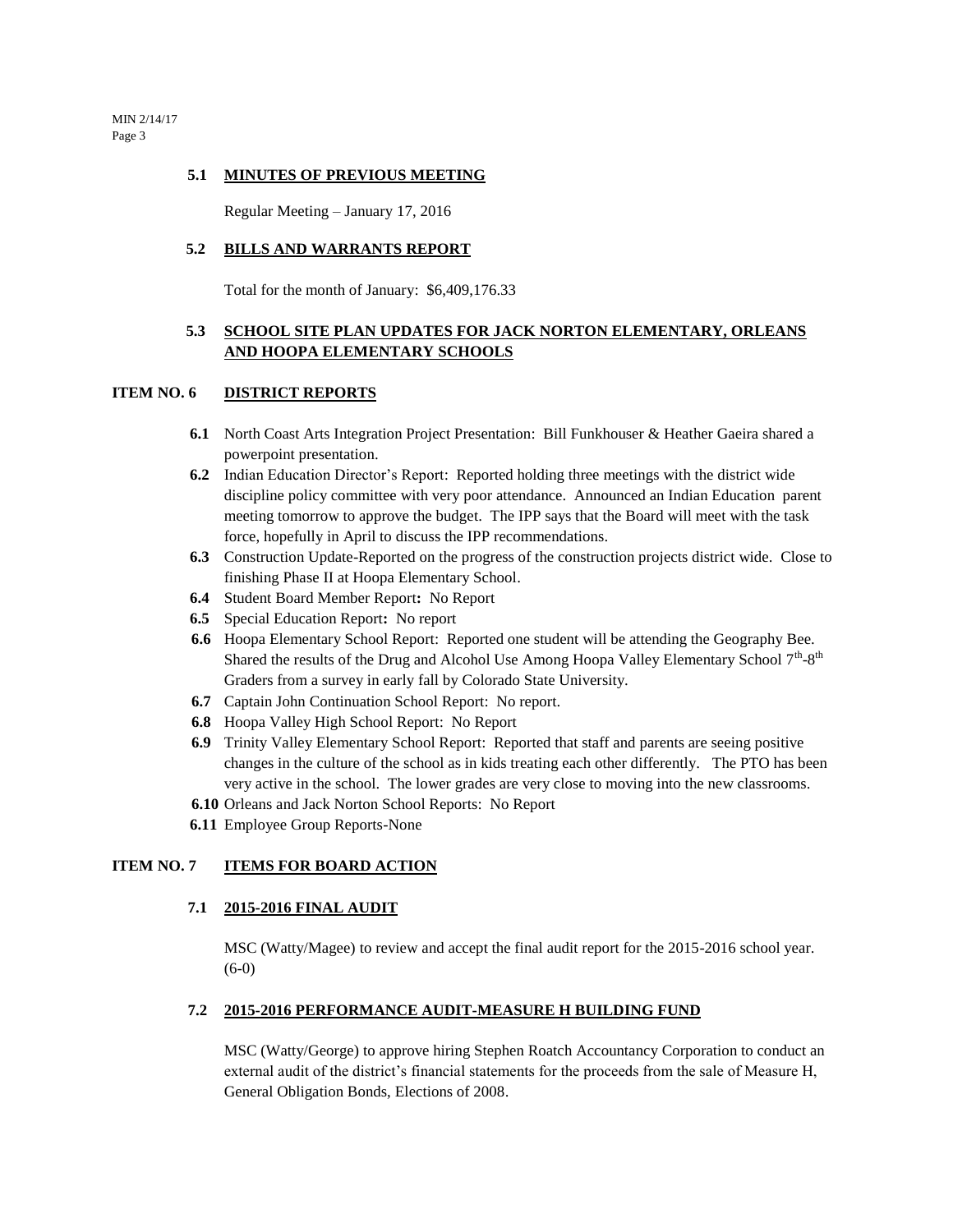(6-0)

MSC (George/Watty) to review and accept the Performance Audit for the Measure H Building Fund.

(6-0)

## **7.3 MCCUEN CONSTRUCTION INC-HOOPA HIGH SCHOOL PORTABLES-PHASE III**

MSC (George/Wild) to approve the invoice in the amount of \$6,998.72 for concrete curbs and cleaning crews for the portable complex. (6-0)

## **7.4 FRONTIER CONSULTING ENGINEERS, INC-PHASE II**

MSC (Watty/Magee) to approve the invoices in the amount of \$14,475.00 for Phase II work at: Hoopa Valley High School =  $$10,225.00$  Hoopa Valley Elem. School =  $$1,850.00$ Orleans Elem. School = \$80.00 Trinity Valley Elem. School = \$880.00 Jack Norton Elem. School =  $$1,440.00$ (6-0)

## **7.5 PACE ENGINEERING, INC - PHASE II**

MSC (Watty/Magee) to approve the invoices in the amount of \$35,395.50 for Phase II work at: Hoopa Valley High School =  $$21,298.25$  Hoopa Valley Elem. School =  $$9,674.50$ Orleans Elem. School = \$2,917.75 Trinity Valley Elem. School = \$941.00 Jack Norton Elem. School =  $$564.00$ (6-0)

## **7.6 PACE ENGINEERING, INC-PHASE III**

MSC (Wild/George) to approve the invoices in the amount of \$10,543.50 for Phase III work at: Hoopa Valley High School (Portables) =  $$4,318.00$  Orleans Elem. School (Portables) =  $$432.50$ Scope Development & Site Visits = \$5,793.00 (6-0)

## **7.7 TRINITY VALLEY CONSULTING ENGINEERS, INC. INVOICES – PHASE II**

MSC (Wild/Watty) to approve the invoices in the amount of \$6,450.00 for: Trinity Valley Elem. School =  $$625.00$  Orleans Elementary School =  $$2,362.50$ Hoopa Valley High & Hoopa Valley Elem. Site = \$427.50 Hoopa Valley High School  $= $3,035.00$ (6-0)

## **7.8 POINT 2 STRUCTURAL ENGINEEERS INC. INVOICES – PHASE II**

MSC (Risling/Watty) to approve the invoices in the amount of \$20,170.00 for: Hoopa Valley High School =  $$4,745.00$  Hoopa Valley Elem. School =  $$1,885.00$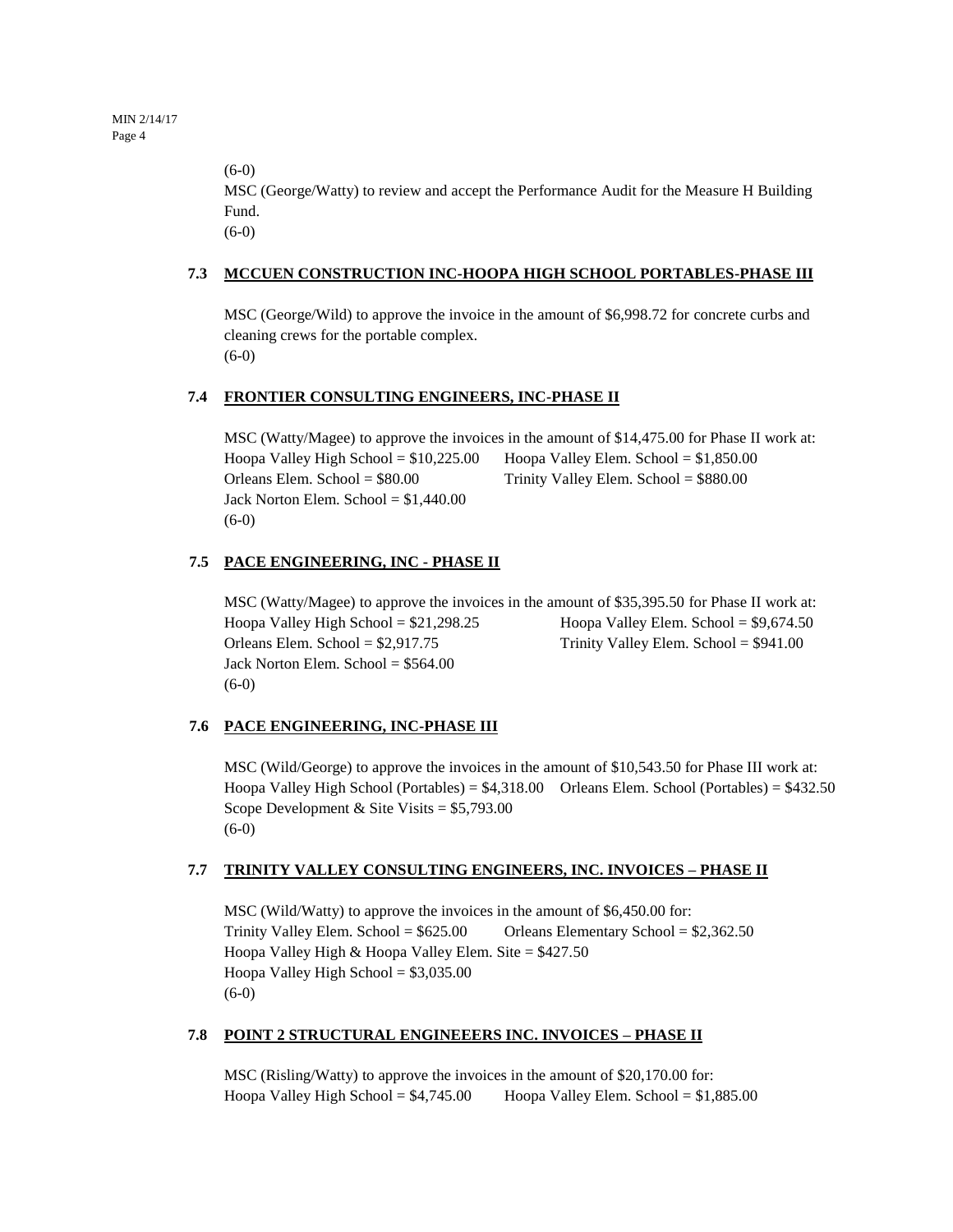Jack Norton Elem. School =  $$4,075.00$  Hoopa Site =  $$320.00$ (6-0)

Orleans Elem. School =  $$1,475.00$  Trinity Valley Elem. School =  $$7,670.00$ 

## **7.9 TT CONSTRUCTION INVOICES – PHASE III**

MSC (Watty/Wild) to approve the invoices in the amount of \$12,537.10 for helping to place the portable classrooms at Orleans Elementary School. (6-0)

## **7.10 RALPH HAGEDORN (DSA INSPECTION) CONTRACT – PHASE III**

MSC (George/Wild) to approve the contract in the amount of \$300 per visit not to exceed \$10,000.00 for DSA Inspection of the Hoopa Valley High School Temporary Portables. (6-0)

## **7.11 HOOPA VALLEY PUBLIC UTILITES DISTRICT INVOICE – PHASE II**

MSC (George/Watty) to approve the invoice in the amount of \$17,916.44 for a live tap of the main line water system for the school fire system.  $(6-0)$ 

## **7.12 NORTH COAST FABRICATORS INVOICE – PHASE II**

MSC (Watty/Wild) to approve the invoice in the amount of \$3,926.00 to re-position an 18,000 gallon propane tank at Hoopa Elementary School. (6-0)

## **7.13 WORLD TELECOM & SURVEILLANCE INC. CHANGE ORDERS – PHASE II**

MSC (Wild/George) to approve the change orders in the amount \$28,190.53 for Hoopa Valley Elem. School =  $$5,580.21$  Orleans Elem. School =  $$2,330.47$ Trinity Valley Elem. School = \$20,279.85 (6-0)

## **7.14 WORLD TELECOM & SURVEILLANCE INC. CHANGE ORDERS – PHASE III**

MSC (Watty/Wild) to approve the change orders in the amount \$21,084.58 for Hoopa Valley High School (Ph III Portables) = \$12,961.44 Orleans Elem. School (Ph III Portables) = \$8,123.14  $(6-0)$ 

## **7.15 CALIFORNIA SAFETY COMPANY CONTRACT – PHASE II**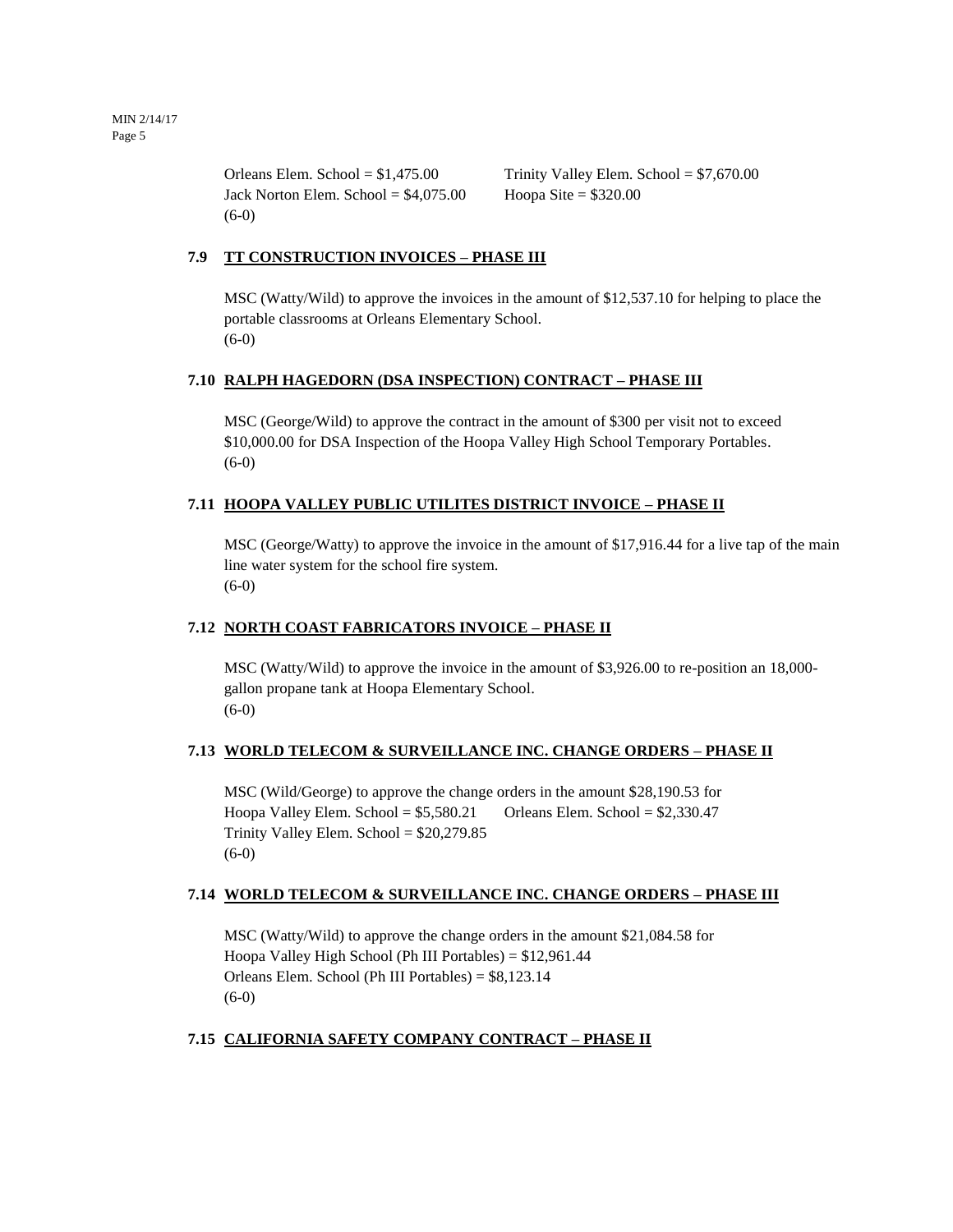MSC (Risling/Wild) to approve the following contract not to exceed the amount of \$24,000.00 to relocate the main Fire Alarm Control Panel (FACP) and upgrade the system to be compatible with the new FACP for Trinity Valley Elementary School (6-0)

## **7.16 CALIFORNIA SAFETY COMPANY INVOICES – PHASE II**

MSC (Wild/George) to approve the invoices in the amount of \$11,926.39 for temporary fire alarm systems at the start of Phase II construction at:

Orleans Elem School = \$1,712.99 Hoopa Valley Elem School = \$2,249.94 Trinity Valley Elem School \$2,529.38 (6-0)

Jack Norton Elem School =  $$1,527.19$  Hoopa Valley High School =  $$3,906.89$ 

## **7.17 MCCUEN CONSTRUCTION, INC. CHANGE ORDER FOR HOOPA VALLEY ELEMENTARY SCHOOL-PHASE II**

MSC (George/Watty) to approve the change orders in the amount of \$118,228.29.  $(6-0)$ 

## **7.18 MCCUEN CONSTRUCTION, INC. CHANGE ORDERS FOR HOOPA VALLEY HIGH SCHOOL-PHASE II, INCREMENT I**

MSC (Watty/Wild) to approve the change orders in the amount of \$9,681.23. (6-0)

## **7.19 MCCUEN CONSTRUCTION, INC. CREDIT FOR HOOPA VALLEY HIGH VALLEY - PHASE II, INCREMENT II**

MSC (Wild/Hillman) to approve the change orders in the amount of \$2,524.23.  $(6-0)$ 

## **7.20 MCCUEN CONSTRUCTION, INC. CHANGE ORDER FOR JACK NORTON ELEMENTARY SCHOOL**

MSC (Watty/Hillman) to approve the change orders in the amount of \$45,823.54. (6-0)

## **7.21 MCCUEN CONSTRUCTION, INC. CHANGE ORDER FOR ORLEANS ELEMENTARY SCHOOL**

MSC (Risling/Wild) to approve the change orders in the amount of \$293,943.76.  $(6-0)$ 

## **7.22 MCCUEN CONSTRUCTION, INC. CHANGE ORDER FOR TRINITY VALLEY ELEMENTARY SCHOOL-PHASE II INCREMENT II**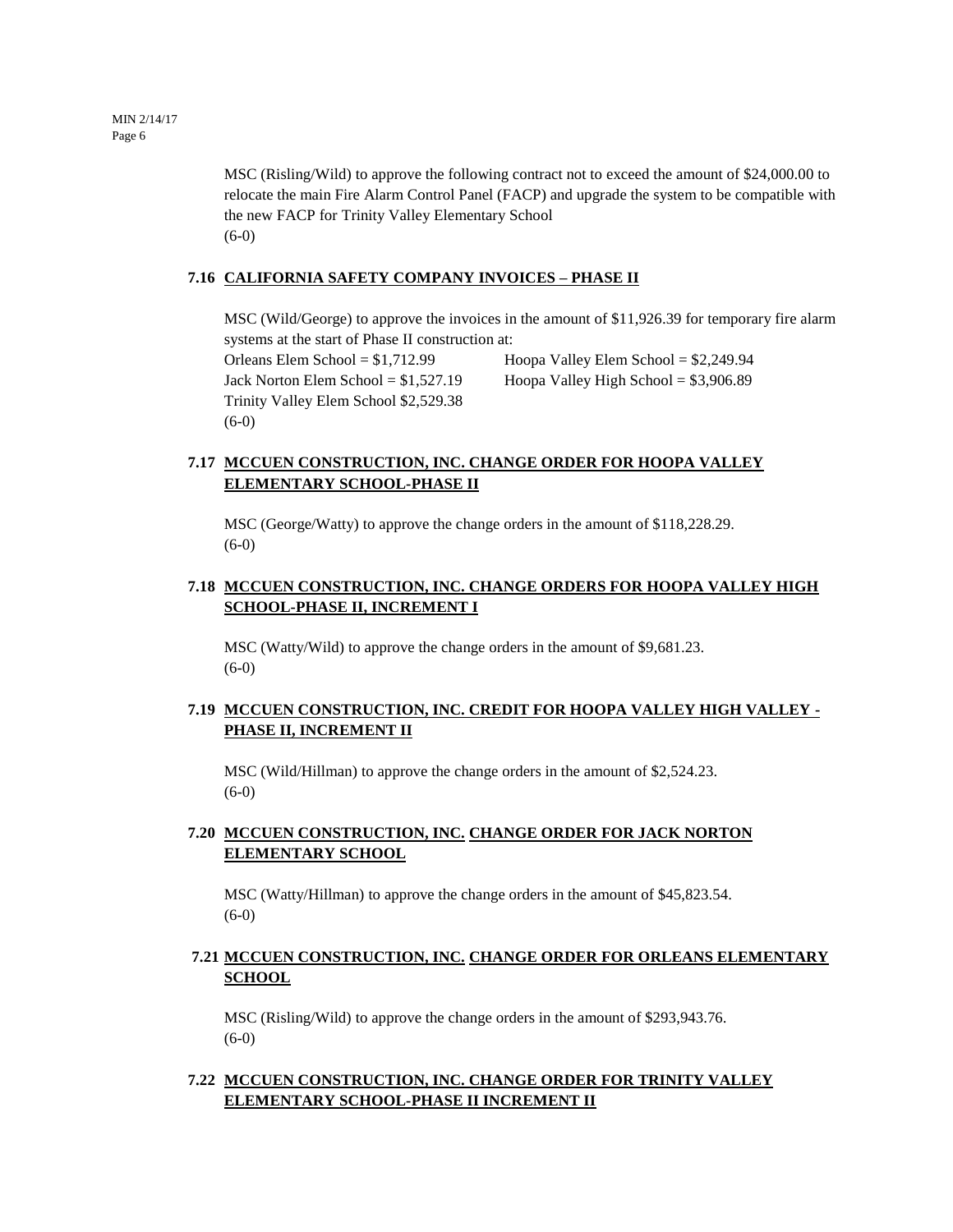MSC (George/Watty) to approve the change orders in the amount of \$85,462.42. (6-0)

#### **7.23 CALIFORNIA SAFETY COMPANY INVOICES – PHASE III**

MSC (Risling/Watty) to approve the invoices in the amount of \$52,094.71 for installing fire alarm systems in the Temporary Portables Orleans Elementary School (Portables) = \$19,989.55 Hoopa High School (Portables) = \$32,105.16 (6-0)

## **7.24 AGREEMENT FOR GEO-TECHNICAL SERVICES WITH SHN CONSULTING ENGINEERS & GEOLOGISTS, INC. – TRINITY VALLEY ELEMENTARY SCHOOL – PHASE III**

MSC (Watty/Wild) to approve the agreement in the amount not to exceed \$25,000.00 for geotechnical work and reporting required by DSA at Trinity Valley Elementary School. (6-0)

## **7.25 AGREEMENT FOR GEO-TECHNICAL SERVICES WITH SHN CONSULTING ENGINEERS & GEOLOGISTS, INC. – HOOPA VALLEY HIGH SCHOOL – PHASE III**

MSC (Risling/Wild) to approve the agreement in the amount not to exceed \$25,000.00 for geotechnical work and reporting required by DSA at Hoopa Valley High School. (6-0)

#### **7.26 AGREEMENT FOR ARCHITECTURAL SERVICES WITH PBK ARCHITECTS, INC.**

MSC (Risling/Wild) to approve the agreement with PBK Architects, Inc. (6-0)

## **7.27 CRM CONTRACT FOR PROFESSIONAL SERVICES-HOOPA VALLEY HIGH SCHOOL-PHASE III**

MSC (George/Watty) to approve the following contract in the amount of \$300,000.00. (6-0)

## **7.28 CRM CONTRACT FOR PROFESSIONAL SERVICES-HOOPA VALLEY ELEMENTARY SCHOOL-PHASE III**

MSC (George/Risling) to approve the following contract in the amount of \$180,000.00. (6-0)

## **7.29 CRM CONTRACT FOR PROFESSIONAL SERVICES-TRINITY VALLEY ELEMENTARY SCHOOL-PHASE III**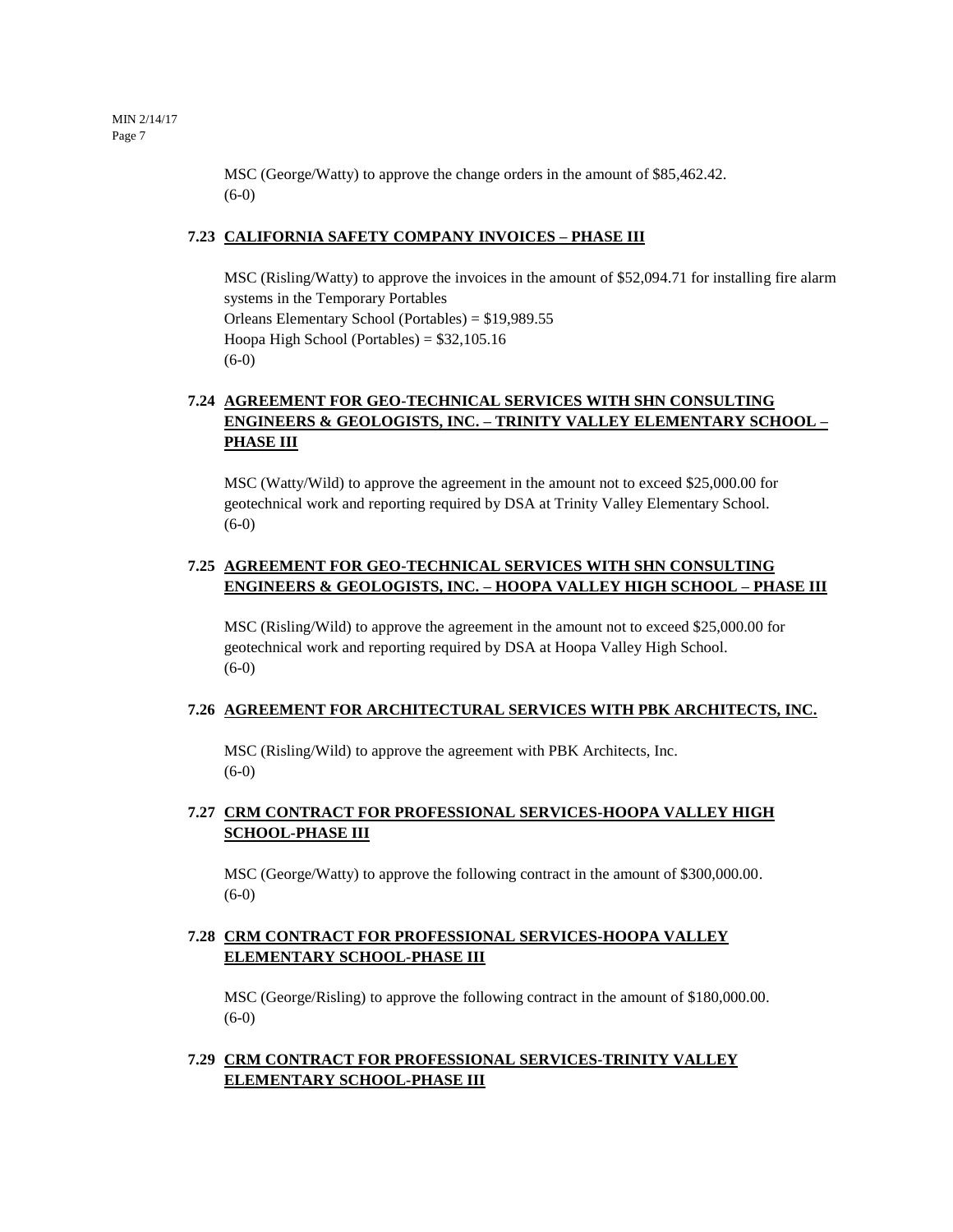MSC (Watty/Wild) to approve the following contract in the amount of \$90,000.00. (6-0)

## **7.30 CRM CONTRACT FOR PROFESSIONAL SERVICES-ORLEANS ELEMENTARY SCHOOL-PHASE III**

MSC (George/Watty) to approve the following contract in the amount of \$90,000.00. (6-0)

## **7.31 CRM CONTRACT FOR PROFESSIONAL SERVICES-WEITCHPEC ELEMENTARY SCHOOL-PHASE III**

MSC (Watty/Wild) to approve the following contract in the amount of \$90,000.00.  $(6-0)$ 

## **7.32 RESOLUTION #2017-14/CERTIFYING THE GENERAL OBLIGATION BOND ELECTION RESULTS IN JUNE OF 2016**

MSC (Risling/Watty) to approve the resolution certifying the results of the bond election held in June.

(6-0)

## **7.33 CSBA DELEGATE ASSEMBLY ELECTION FOR 2017**

MSC (Rilsing/George) to vote for Mr. Donald McArthur for the CSBA Delegate Assembly.  $(6-0)$ 

## **7.34 BOARD POLICY 0410.1/AMERICAN INDIAN POLICIES AND PROCEDURES PROPOSED CHANGES**

The policy was reviewed and the Tsnungwe Tribe representation was added and Margo Robbins, Indian Education Director will review and bring changes to the March meeting for review.

## **7.35 ADMINISTRATIVE REGULATION 6143/COURSES OF STUDY-PROPOSED CHANGES**

The Board is asked to review the proposed changes for first review. No action required.

## **7.36 BOARD POLICY 5131.62/TOBACCO-PROPOSED CHANGES**

The Board is asked to review the proposed changes for first review. No action required.

## **7.37 HEARING OFFICER AGREEMENT**

MSC (George/Wild) to approve the agreement with Jose A. Gonzales, Attorney At Law to provide services as an independent Hearing Officer. (6-0)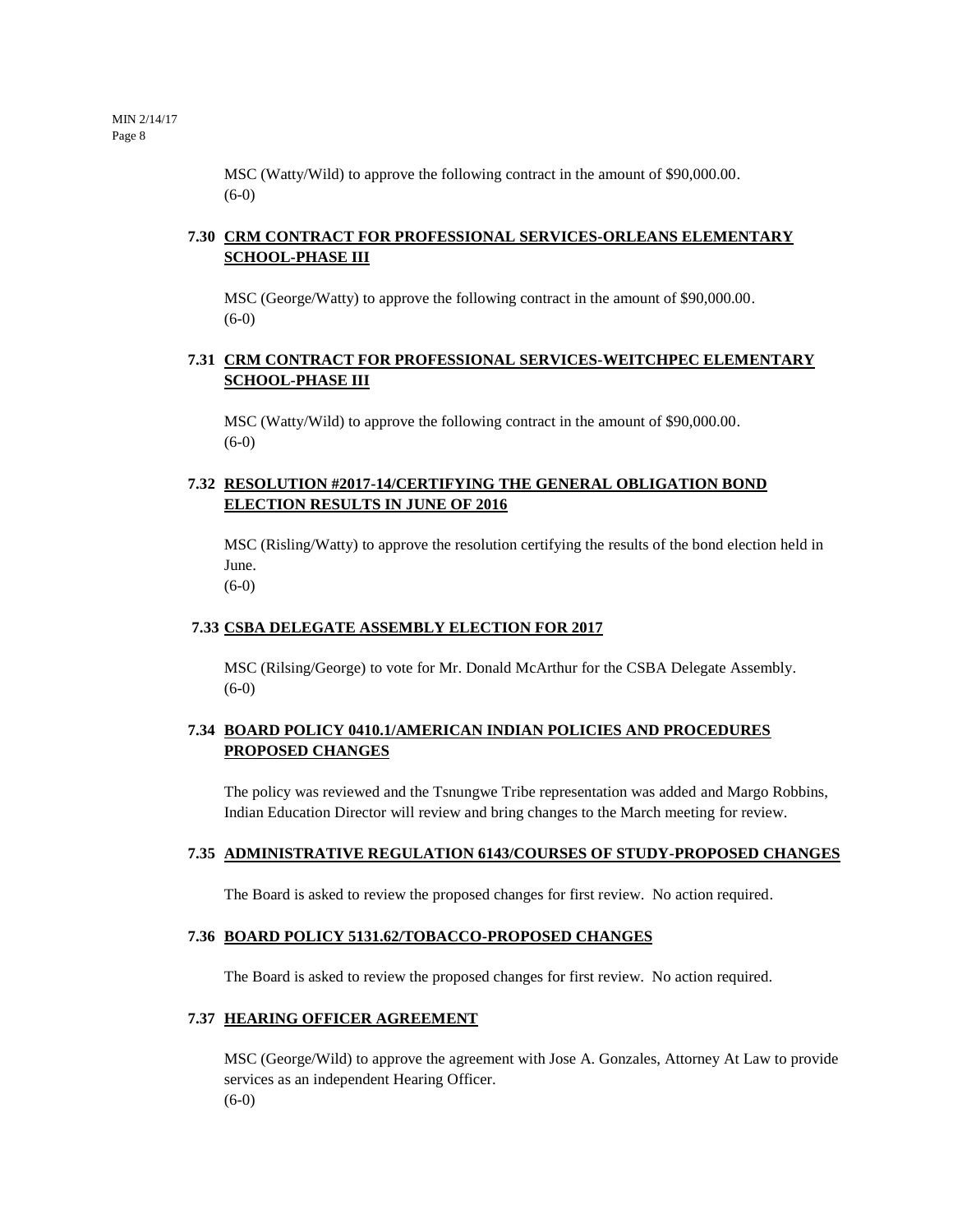## **7.38 ACCEPTANCE OF THE TEACHING FOR HEALING AND INCLUSION IN DEL NORTE COUNTY GRANT**

MSC (Risling/George) to accept the \$5,000 grant and the grant director is to meet with the Superintendent. No expenditures are to be made until we have a clear guidance. (6-0)

#### **7.39 REVISED SCHOOL CALENDAR FOR 2016-2017**

MSC (Wild/George) to approve the changes to the school calendar. School will be in session on February 22-24 and the last day of school will be June  $23^{\text{rd}}$ . (6-0)

#### **7.40 2016 MULTI-COUNTY AGENCY BIENNIAL NOTICE**

The Board reviewed the Conflict of Interest bylaw, BB9270. No action required.

## **7.41 RESOLUTION #2017-06 ADOPTING PROCEDURES AND GUIDELINES FOR SELECTION OF LEASE-LEASEBACK CONTRACTOR**

MSC (Wild/George) to approve the resolution to adopt procedures and guidelines for the selection of a lease/leaseback contractor. This is for Phase III and the Jack Norton Generator.  $(6-0)$ 

#### **7.42 RESOLUTION #2017-05 AUTHORIZING USE OF HARDSHIP FUNDS**

MSC (Risling/Watty) to approve the resolution authorizing the use of hardship funds.

(6-0)

## **7.43 HUMBOLDT COUNTY PLANNING AND BUILDING DEPARTMENT CONDITIONAL USE PERMIT APPLICATIONS.**

MSC (Risling/Magee) to authorize the Superintendent to comment officially to the Humboldt County Planning and Building Department regarding any kind of proposed project or development, and to share with the county that we are opposed to any development that harms our children in any way. (6-0)

## **7.44 REQUEST FOR ALLOWANCE OF ATTENDANCE BECAUSE OF EMERGENCY CONDITIONS**

MSC (Risling/Wild) to approve the submission of a request for allowance of attendance for the closure of all schools from January 2- 6, 2017 due to snow, ice and loss of electricity. This is an amended request from the January 17, 2017 meeting. (6-0)